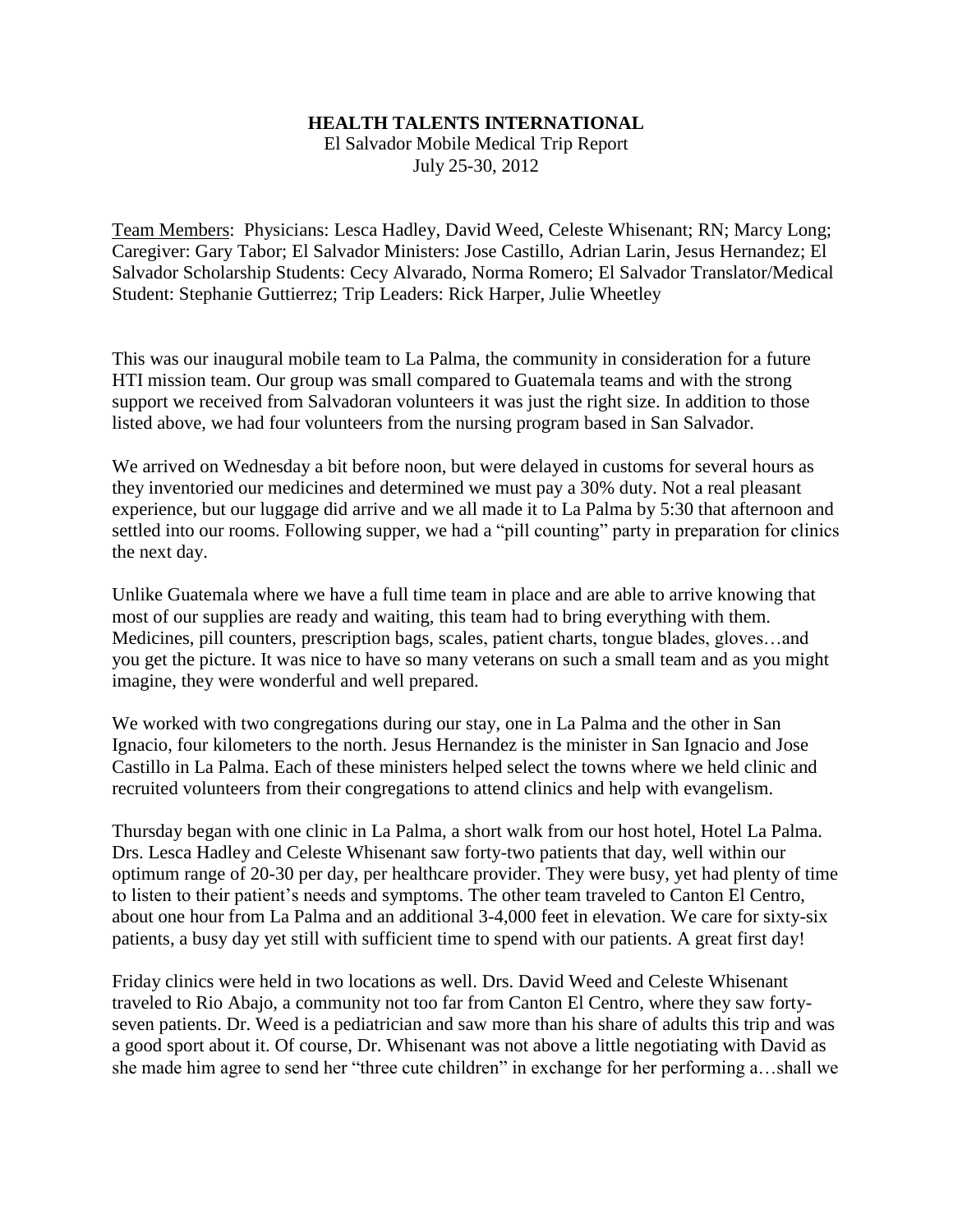say "posterior" exam on an elderly female patient. Team two went to Las Cruces, a small community near La Palma and cared for twenty-three patients.

Our last day of clinic was Saturday with one team returning the La Palma church and caring for eighteen patients, while the other team went to the church in San Ignacio and treated fifty-three patients and made one home visit. The San Ignacio team had a ninety-eight year old patient carried into the clinic by one of our volunteers as he was unable to walk and had pneumonia. A few hours after an injection of Rocephin, our frail patient was sitting up and eating. We returned on Sunday morning to worship with the church family in San Ignacio and were able to look in on Antonio.

Sunday was a time to worship with the two church families, enjoy one last meal of "pupusas" and spend a little time in the local market before returning to San Salvador and a hotel near the airport.

Our travel on Sunday was uneventful and all returned safely on Monday morning.

The future of our work in La Palma remains in question and decisions will be made in coming weeks or months. However, we could not have asked for a better first trip and the relationships we nurtured hold great promise.



**Pill Counting Time**